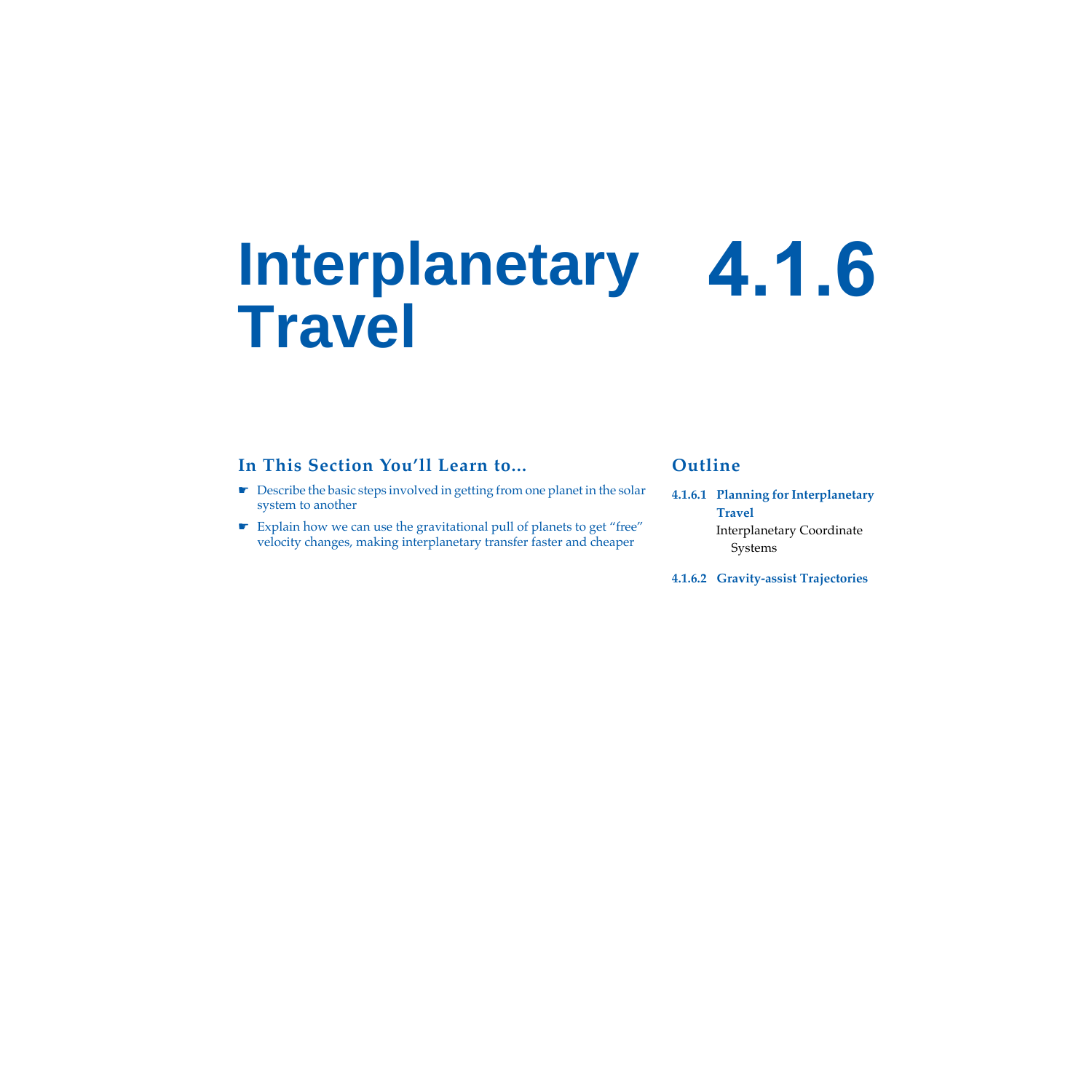

**Space Mission Architecture.** This chapter deals with the Trajectories and Orbits segment of the Space Mission Architecture.

he wealth of information from interplanetary missions such as **The wealth of information from interplanetary missions such as<br>Pioneer, Voyager, and Magellan has given us insight into the history<br>of the solar system and a better understanding of the basic<br>mechanisms at work in Earth's** of the solar system and a better understanding of the basic mechanisms at work in Earth's atmosphere and geology. Our quest for knowledge throughout our solar system continues [\(Figure 4.1.6-1\)](#page-1-0). Perhaps in the not-too-distant future, we'll undertake human missions back to the Moon, to Mars, and beyond.

How do we get from Earth to these exciting new worlds? That's the problem of interplanetary transfer. In Chapter 4 we laid the foundation for understanding orbits. In Chapter 6 we talked about the Hohmann Transfer. Using this as a tool, we saw how to transfer between two orbits around the same body, such as Earth. Interplanetary transfer just extends the Hohmann Transfer. Only now, the central body is the Sun. Also, as you'll see, we must be concerned with orbits around our departure and destination planets.

We'll begin by looking at the basic equation of motion for interplanetary transfer and then learn how we can greatly simplify the problem using a technique called the "patched-conic approximation." We'll see an example of how to use this simple method to plot a course from Earth to Mars. Finally, we'll look at gravity-assist or "slingshot" trajectories to see how we can use them for "free" ∆V, making interplanetary missions faster and cheaper.

<span id="page-1-0"></span>

**Figure 4.1.6-1. Voyager Trajectory.** Here we show an artist's concept of the Voyager spacecraft and their trajectories during their grand tours of the outer planets. (Courtesy of NASA/Ames Research Center)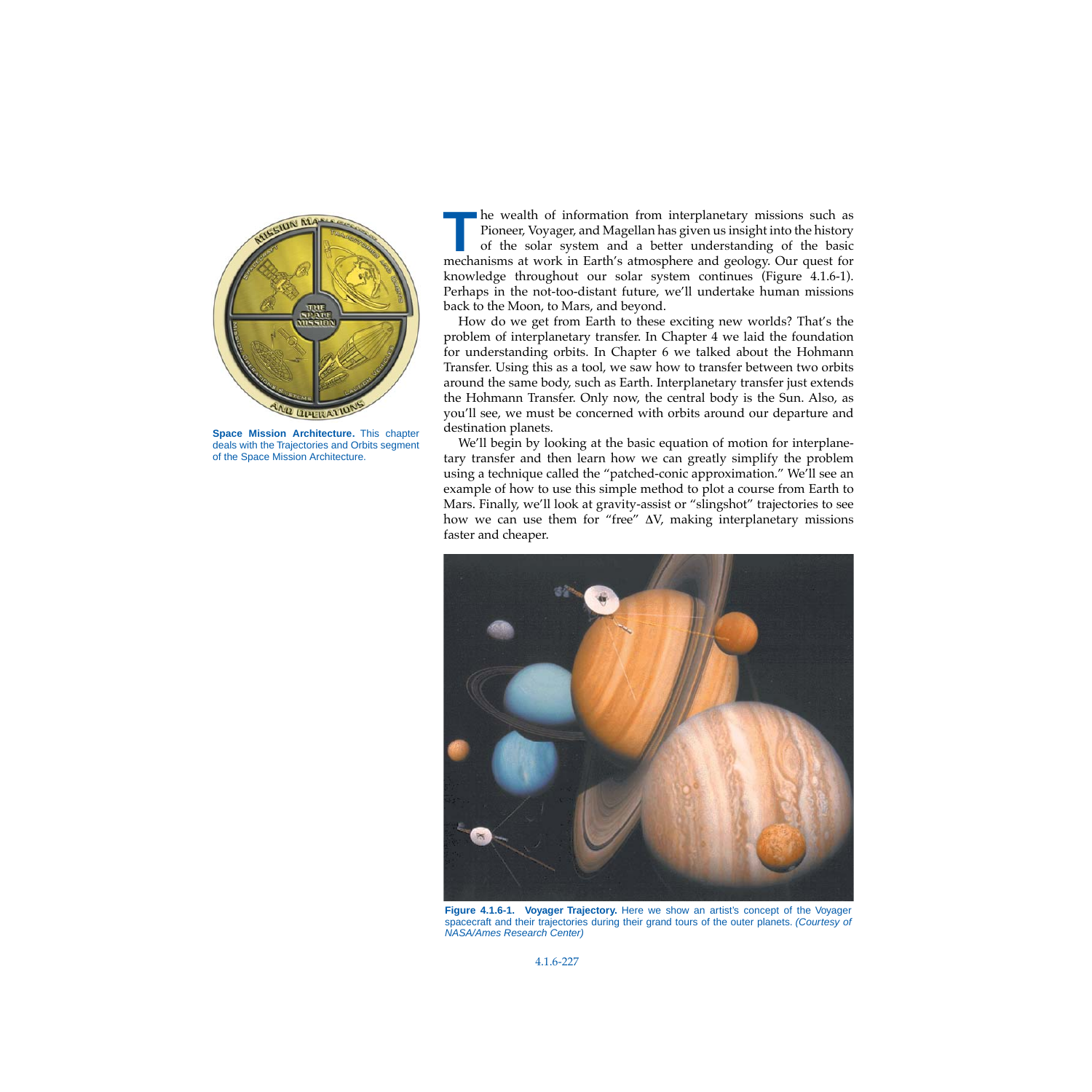# <span id="page-2-0"></span>**4.1.6.1 Planning for Interplanetary Travel**

### **In This Section You'll Learn to...**

☛ Describe the basic process for planning an interplanetary transfer from one planet to another

To develop an understanding of interplanetary transfer, we need to start by gaining some perspective on the problem. If you were planning a trip across town, you'd pull out a city map. If you we're planning a trip across the country, you'd pull out a national road atlas. If you were planning a space mission around Earth, you could use the Classic Orbital Elements discussed in Section 4.1.4 along with a Hohmann Transfer presented in Section 4.1.5.

To plan a trip from Earth to Mars, we have to expand our point of view even more to encompass the entire solar system! We'll start by looking at the coordinate systems involved in the defining the problem of interplanetary travel. Then we'll see how we can break this seemingly mind-blowing problem into a just a few bite-sized pieces.

### <span id="page-2-1"></span>**Interplanetary Coordinate Systems**

Earlier, when we were first trying to understand orbital motion, we made several assumptions to simplify the problem. Two of our assumptions were

- There are only two bodies—the spacecraft and Earth
- Earth's gravitational pull is the only force acting on the spacecraft

We defined a convenient coordinate system, called the geocentricequatorial frame, that we could use for orbits around Earth. This works fine as long as we want to hang out around the Earth. But eventually, we'd like to leave home and travel to other planets in the solar system such as Mars, Venus, or Jupiter.

Once our spacecraft crosses a boundary into interplanetary space, however, Earth's gravitational pull becomes less significant and the Sun's pull becomes the dominant force. Therefore, because the Sun is central to interplanetary transfer, we must develop a heliocentric coordinate system.

*Heliocentric* means the origin is the center of the Sun. In choosing a fundamental plane, we use the plane of Earth's orbit around the Sun, also known as the *ecliptic plane*. Next, we need a principal direction,  $\hat{I}$ , fixed with respect to the universe. Good thing we can bring back the vernal equinox direction  $(\mathcal{D})$  for an encore performance. With the fundamental plane and principal direction chosen, we set the  $\hat{J}$  axis in the ecliptic plane, 90 $\degree$  from the  $\hat{I}$  axis in the direction of Earth's motion. Finally, the  $\hat{K}$  axis is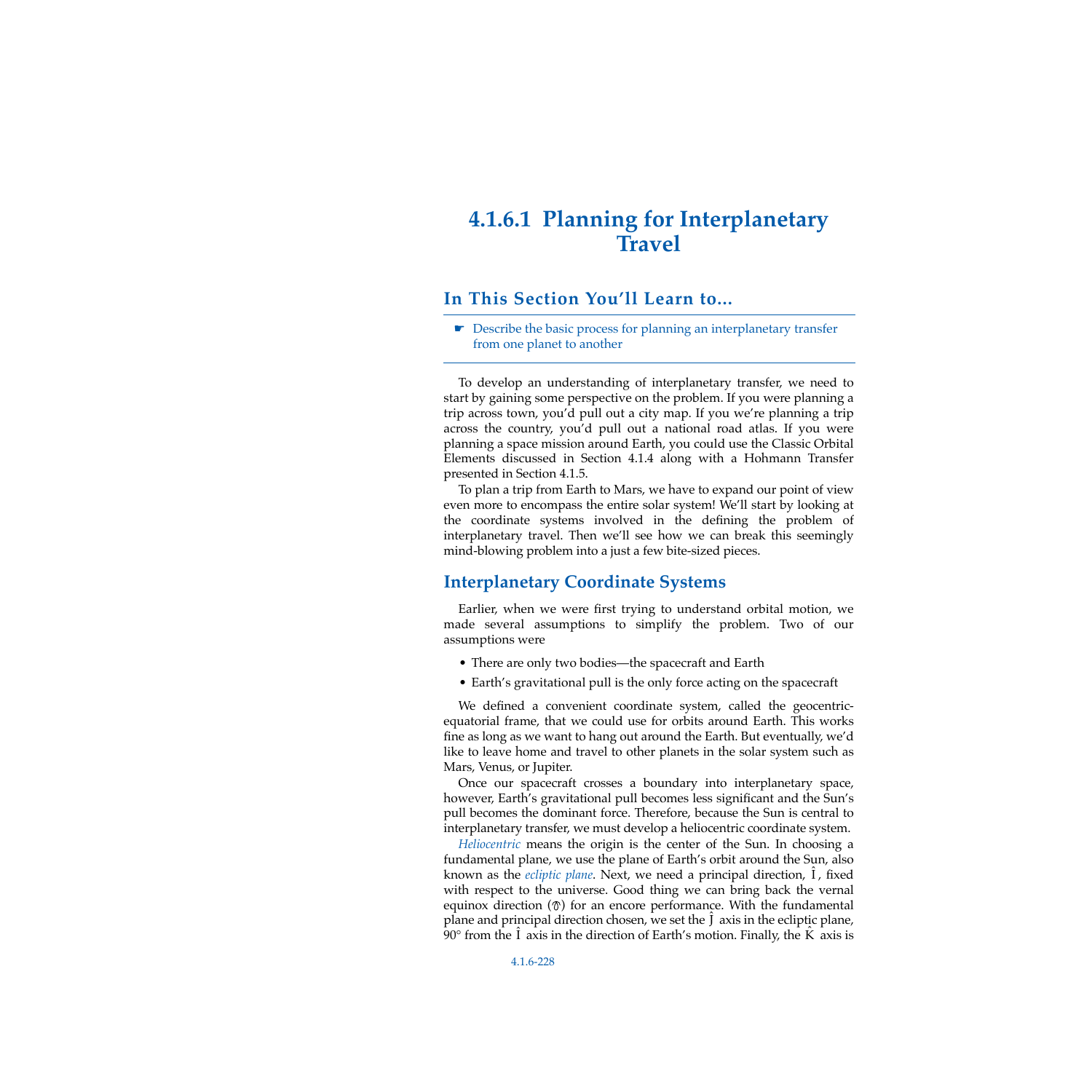perpendicular to the ecliptic plane and it completes our right-handed system. Now we can relate any trajectory from Earth to another planet, or even to the edge of the solar system, to this *heliocentric-ecliptic coordinate system* (see [Figure 4.1.6-2](#page-3-1)).

Now that we have a useful coordinate frame to describe the motion of a planet or spacecraft around the Sun, the next step is to understand what forces affect that motion. Any spacecraft (unless Martians build it) begins its mission under the influence of Earth's gravity, so that's one force we have to deal with. But when it gets far enough away from Earth, the Sun's gravitational pull begins to dominate. The Sun's gravity holds the spacecraft until it reaches the destination planet, so we have to deal with that force too. Finally, when the spacecraft reaches the planet it's going to, we have to account for gravity from the planet, as well. This gravitational force could range from Mercury's slight tug to Jupiter's huge pull.

Luckily, Sir Isaac Newton has told us all we need to know about gravity. Recall from Section 4.1.3 this

#### *Important Concept*

**Newton's Law of Universal Gravitation.** The force of gravity between two bodies is directly proportional to the product of their two masses and inversely proportional to the square of the distance between them.

[Figure 4.1.6-3](#page-3-0) illustrates this concept, but in a trip from Earth to Mars, how many different bodies and their gravitational effects do we have to deal with? Let's count them.

- The Earth
- The Sun
- Mars
- Our spacecraft

To work out the effects from all these gravitational forces acting at once on our tiny spacecraft, as shown in [Figure 4.1.6-4,](#page-4-0) would almost make your calculator explode. In fact, rocket scientists don't know how to solve for the effects of even three bodies acting at once, let alone four.

So how can we tackle this problem? We use the old "divide and conquer" approach, taking one big problem and splitting it into three little ones. We learned that, as long as we're dealing with only two bodies at once, we are OK. (Typical bodies would be the spacecraft plus the Earth, or the spacecraft plus the Sun.) We know how to calculate those effects. For interplanetary transfers we call this approach the patched-conic approximation. The *patched-conic approximation* breaks the interplanetary trajectory into three separate regions and considers only the gravitational attraction on the spacecraft from one body in each region.

By looking at the problem with respect to only one attracting body at a time, we can use the results we came up with earlier. Remember, Newton spent a long time thinking about motion and concluded all bodies moving under the influence of gravity must follow a path that is one of the four



<span id="page-3-1"></span>**Figure 4.1.6-2. Heliocentric-ecliptic Coordinate System for Interplanetary Transfer.** Origin—center of the Sun; fundamental plane—ecliptic plane (Earth's orbital plane around the Sun); principal direction—vernal equinox direction.



<span id="page-3-0"></span>**Figure 4.1.6-3. Newton's Law of Universal Gravitation.** The force of attraction between any two masses is directly proportional to the product of their masses and inversely proportional to the square of the distance between them. Thus, if we double the distance between two objects, the gravitational force decreases to 1/4 the original amount.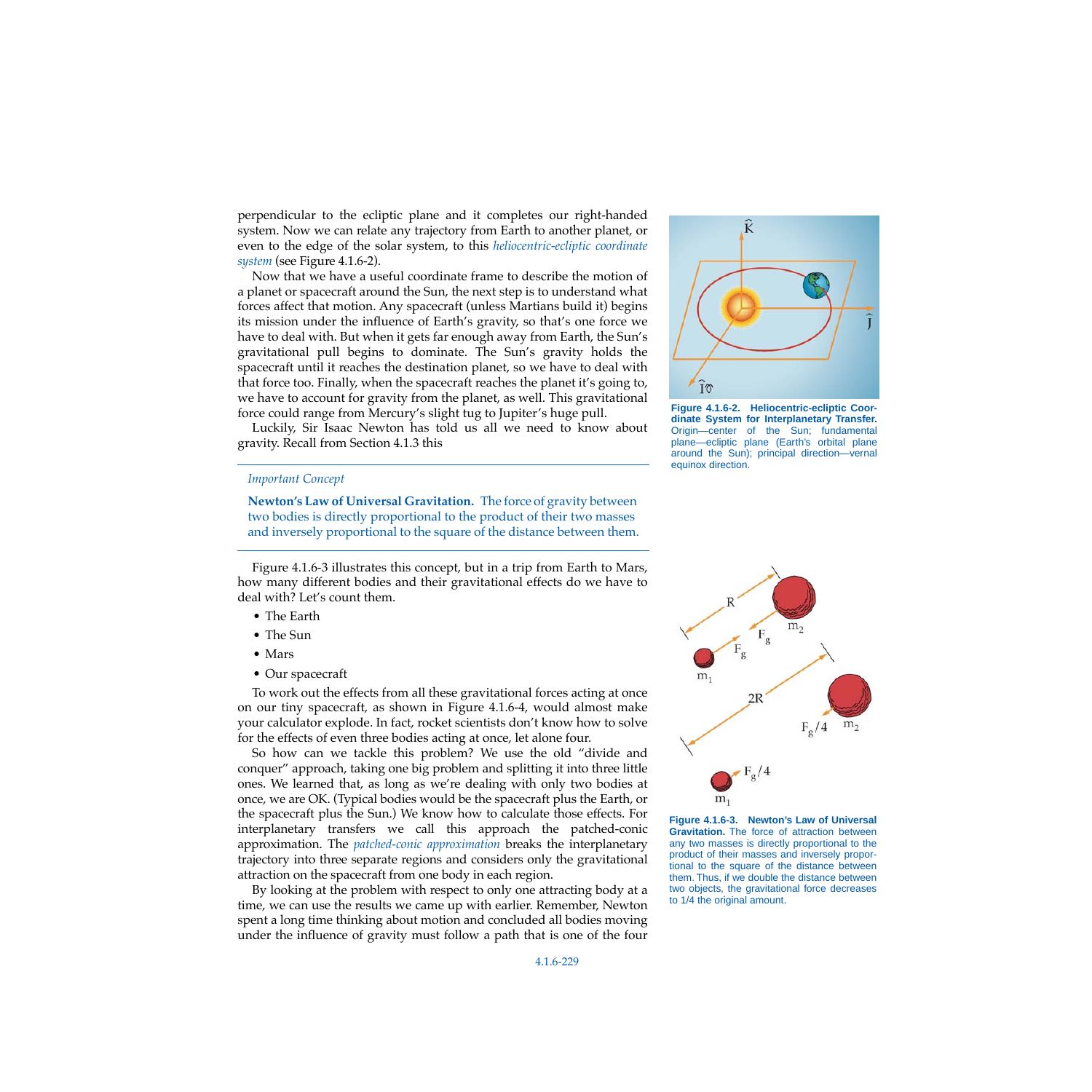

<span id="page-4-0"></span>**Figure 4.1.6-4. Gravitational Forces on an Interplanetary Spacecraft.** Consider the forces on an interplanetary spacecraft as it makes its way from Earth to the target planet. We have the gravitational forces due to Earth, the Sun, and the target planet making it a four-body problem—Earth, Sun, target planet, and spacecraft.

conic sections (circle, ellipse, parabola, or hyperbola). Thus, the individual pieces of the spacecraft's trajectory are conic sections. By solving one twobody problem at a time, we "patch" one conic trajectory onto another, arriving at what's called the patched-conic approximation.

The patched-conic approximation is a way of breaking the interplanetary trajectory into pieces (regions) we can handle, using methods we already know. By working within only one region at a time, we have to deal with the gravity from only one body at a time. [Figure](#page-5-0) [4.1.6-5](#page-5-0) shows the three regions of the interplanetary transfer

- Region 1 (solved first)—*Sun-centered transfer from Earth to the target planet.* In this region, the Sun's gravitational pull dominates.
- Region 2 (solved second)—*Earth departure.* In this region, Earth's gravitational pull dominates.
- Region 3 (solved third)—*Arrival at the target planet.* In this region, the target planet's gravitational pull dominates.

To deal with gravity from only one body at a time, we need to know how gravity operates in space. Any mass in space exerts a gravitational pull on other bodies. Newton's Law of Universal Gravitation describes this force as varying inversely with the square of the distance from the central body. Theoretically, a body's gravitational attraction reaches out to infinity, but practically, it's effective only within a certain volume of space called the body's *sphere of influence (SOI),* as shown in [Figure 4.1.6-6](#page-4-1). For



<span id="page-4-1"></span>**Figure 4.1.6-6. Sphere of Influence (SOI).** A planet's SOI is the volume of space within which the planet's gravitational force dominates.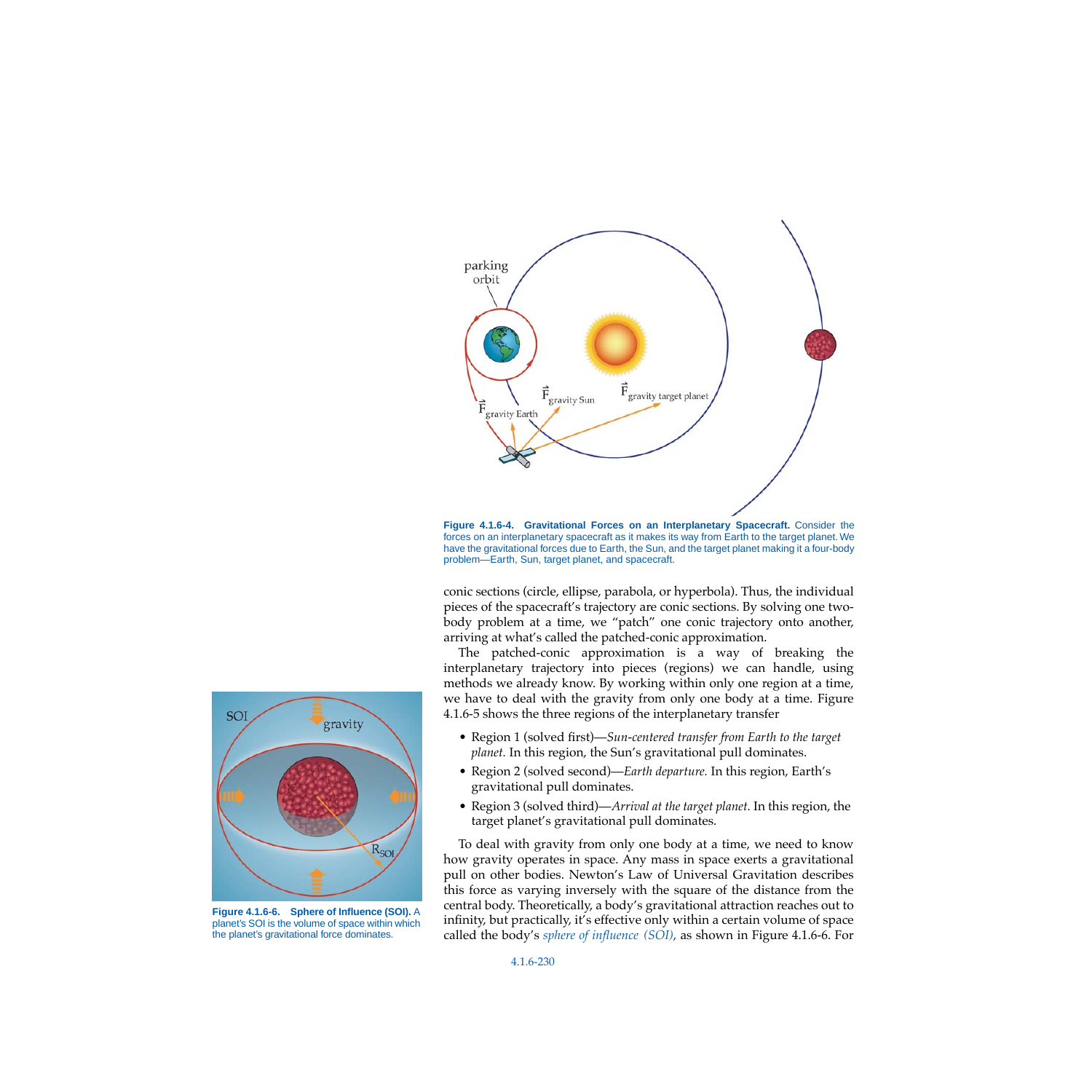

<span id="page-5-0"></span>**Figure 4.1.6-5. Three Regions of the Patched-conic Approximation.** We break the trajectory for interplanetary transfer into three distinct regions in which the gravitational pull of only one body dominates the spacecraft's motion.

instance, within Earth's SOI, Earth's gravity dominates a spacecraft's motion. But at some point Earth's gravitational pull becomes insignificant and the pull of other bodies, such as the Moon and Sun, begins to dominate.

The size of the SOI depends on the planet's mass (a more massive planet has a longer "gravitational reach") and how close the planet is to the Sun (the Sun's gravity overpowers the gravity of closer planets). Earth's SOI is about 1,000,000 km in radius, well beyond the Moon's orbit but only a small fraction of the distance from Earth to the Sun (149.6 million km). To put this into perspective, imagine Earth being the size of a baseball, as in [Figure 4.1.6-7.](#page-5-1) Its SOI would extend out 78 times its radius or 7.9 m (26 ft.). Appendix D.5 lists the sizes of the spheres of influence for other planets in the solar system.

To simplify the complex interactions between a spacecraft and the spheres of influence for the Earth, Sun, and target planet, we use the patched-conic approximation. By separately considering the regions, we set up three distinct two-body problems, solve each one, and then "patch" them together to get a final solution. Our ultimate goal is to determine the total velocity change,  $\Delta V_{total}$  a spacecraft needs to leave Earth orbit and get into orbit around another planet. (Later, we'll learn how to use this total ∆V requirement to determine the amount of rocket propellant needed for the trip.)

Let's use the patched-conic approach to analyze a down-to-Earth problem. Imagine you're driving along a straight section of highway at 45 m.p.h. Your friend is chasing you in another car going 55 m.p.h. A



<span id="page-5-1"></span>**Figure 4.1.6-7. Earth's Sphere of Influence (SOI) Extends Well beyond the Orbit of the Moon.** To put this in perspective, imagine if Earth were the size of a baseball; then the Moon would be 3.2 m (10.5 ft.) away, and the SOI would have a radius of 7.9 m (26 ft.).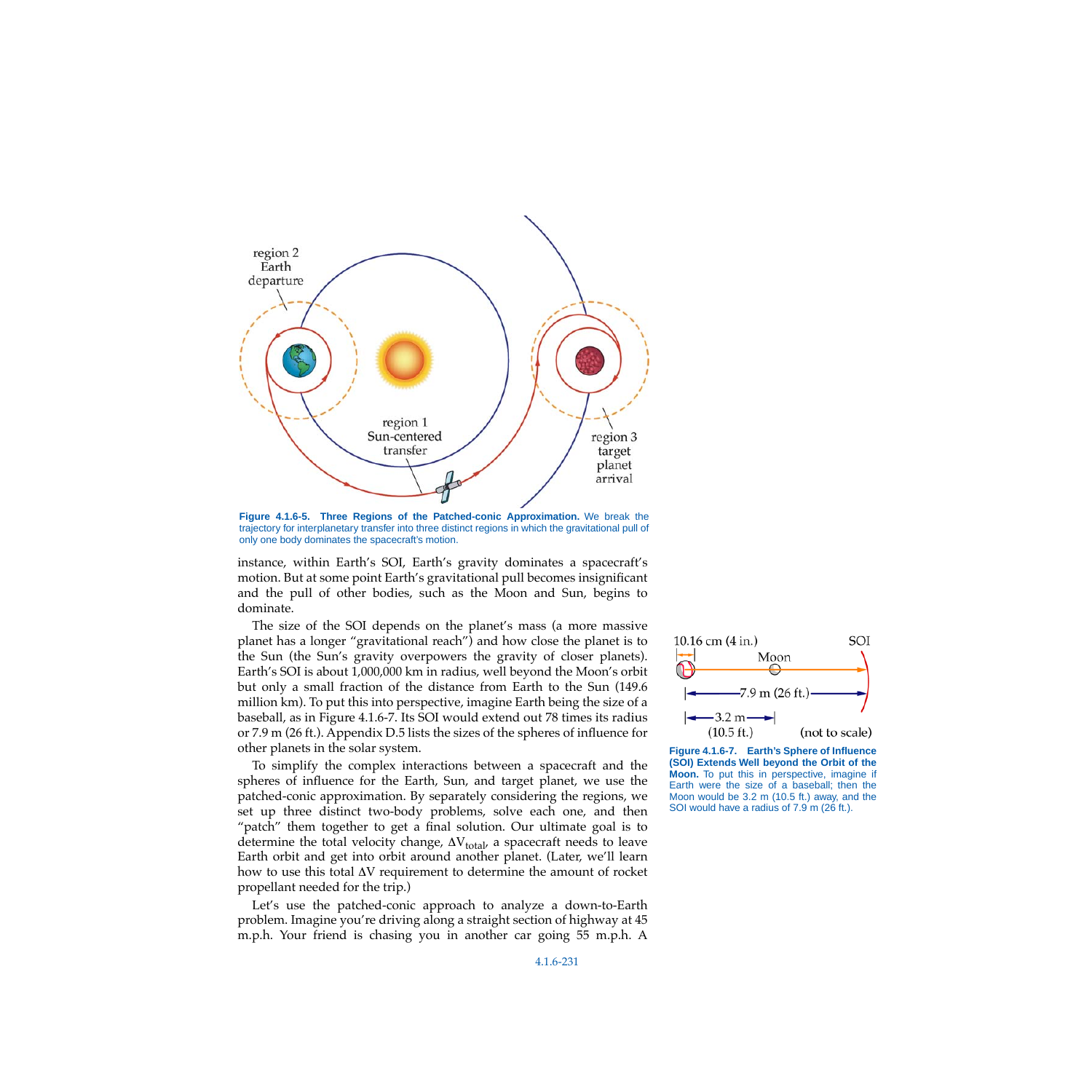stationary observer on the side of the road sees the two cars moving at 45 m.p.h. and 55 m.p.h., respectively. But your friend's velocity with respect to you is only 10 m.p.h. (she's gaining on you at 10 m.p.h.) as illustrated in [Figure 4.1.6-8](#page-6-0).



<span id="page-6-0"></span>**Figure 4.1.6-8. Relative Velocity.** From your perspective at 45 m.p.h., you see your friend at a speed of 55 m.p.h. gaining on you at a relative speed of 10 m.p.h.

Now suppose your friend throws a water balloon toward your car at 20 m.p.h. How fast is the balloon going? Well, that depends on the perspective. From your friend's perspective, it appears to move ahead of her car at 20 m.p.h. (ignoring air drag). From the viewpoint of the stationary observer on the side of the highway, your friend's car is going 55 m.p.h., and the balloon leaves her car going 75 m.p.h. What do you see? The balloon is moving toward you with a closing speed of 30 m.p.h. (10 m.p.h. closing speed for your friend's car plus 20 m.p.h. closing speed for the balloon, as shown in [Figure 4.1.6-9.](#page-6-1))



<span id="page-6-1"></span>**Figure 4.1.6-9. Transfer from Car to Car.** If your friend throws a water balloon at you at 20 m.p.h. (ignoring air drag) relative to your friend, it will be going 75 m.p.h. relative to a fixed observer and will appear to you to be gaining on you at 30 m.p.h.

By analyzing the balloon's motion, we see the three problems we use in a patched-conic approximation

• **Problem 1:** A stationary observer watches your friend throw a water balloon. The observer sees your friend's car going 55 m.p.h., your car going 45 m.p.h., and a balloon traveling from one car to the other at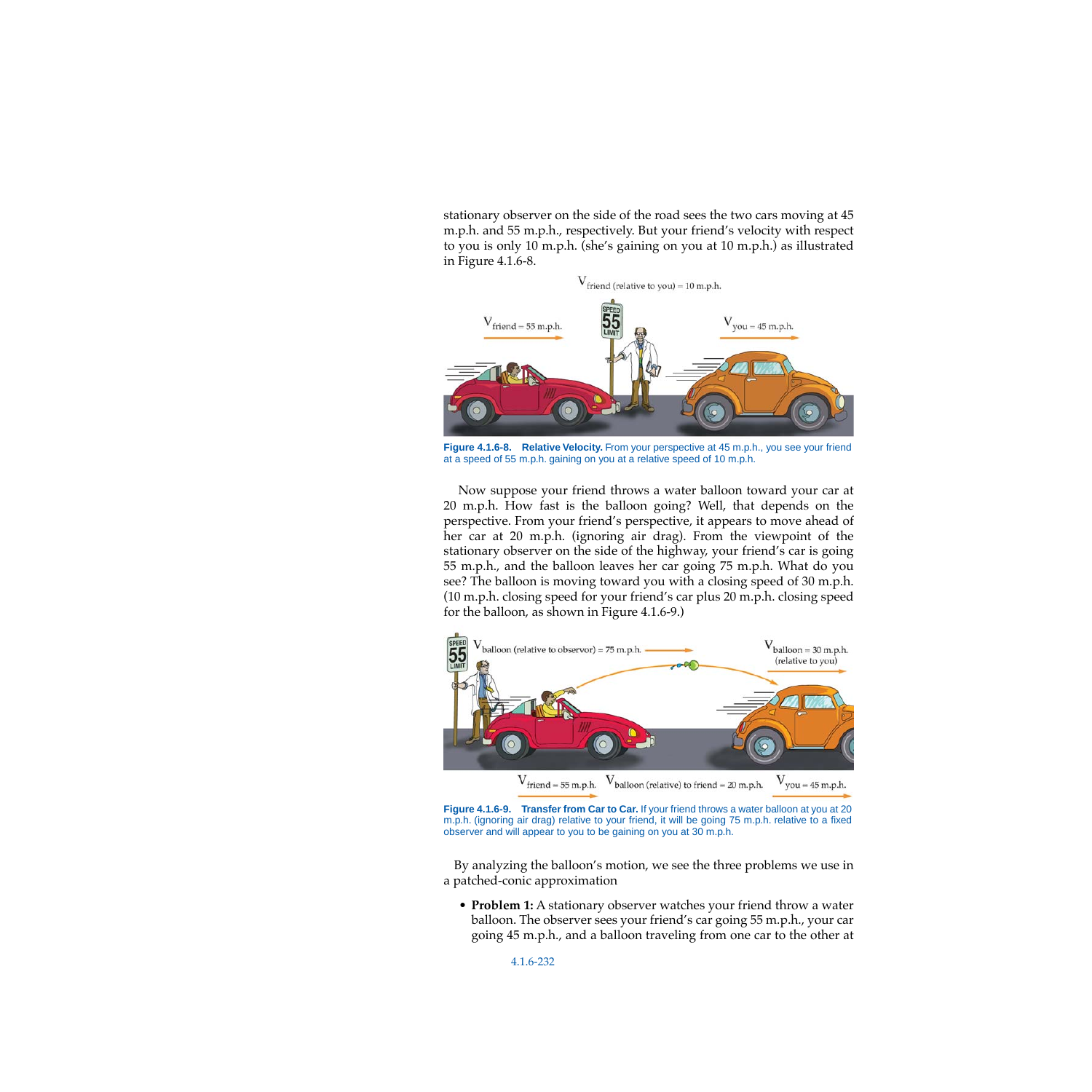75 m.p.h. The reference frame is a stationary frame at the side of the road. This problem is similar to Problem 1 of the patched-conic approximation (in region 1), where the Sun is similar to the observer and the balloon is similar to the spacecraft.

- **Problem 2:** The water balloon departs your friend's car with a relative speed of 20 m.p.h., as shown in [Figure 4.1.6-9](#page-6-1). The reference frame in this case is your friend's car. This problem relates to the patched-conic's Problem 2 (in region 2), where Earth is like your friend's car and the balloon is like the spacecraft.
- **Problem 3:** The water balloon lands in your car! It catches up to your car at a relative speed of 30 m.p.h. The reference frame is your car. This problem resembles the patched-conic's Problem 3 (in region 3), where the target planet is similar to your car and the balloon is still like the spacecraft.

Dividing interplanetary transfers into three problems requires us to keep track of velocities relative to a reference frame, which changes from one problem to the next. Thus, the spacecraft's velocity with respect to Earth isn't the same as its velocity with respect to the Sun. **This is a very important distinction to understand.** We find only one velocity common to Problems 1 and 2, and only one common to Problems 1 and 3. Still, these velocities allow us to "patch" together the trajectories from the three regions.

So let's see how all this works operationally. Imagine a new Mars Global Surveyor mission that is first launched into a circular orbit around Earth. We may spend a few days in orbit around Earth while ground controllers checkout onboard systems. When everything checks out and the timing is right, the order is given to fire the spacecraft's engines. This creates a large ∆V, putting the spacecraft on a completely new trajectory with respect to Earth. SOI on a hyperbolic escape trajectory.

Now change perspective to that of an observer on the Sun (hope his feet aren't too hot). He sees the spacecraft leaving the vicinity of Earth on an elliptical transfer orbit (the same we used for the Hohmann Transfer). As the observer watches, he sees the spacecraft follow along this elliptical transfer orbit until it reaches the SOI of Mars.

Now change perspective a third time to that of any martians who might be watching. They see this alien zooming out of interplanetary space on a hyperbolic trajectory with respect to Mars. When it reaches the desired altitude above the planet, the martians see the spacecraft fire its rockets, providing the ∆V to slow down into a circular orbit around Mars.

For mission planning, we need to know the sizes of the two ∆Vs needed to go from Earth orbit to Mars orbit. By using these three different perspectives of the patched-conic approximation, we can do that. Once we know the ∆V, we can use rocket-science tools from Chapter 14 to determine how much propellant will need.

In the next section, we'll see a way to "steal" this ∆V from other planets.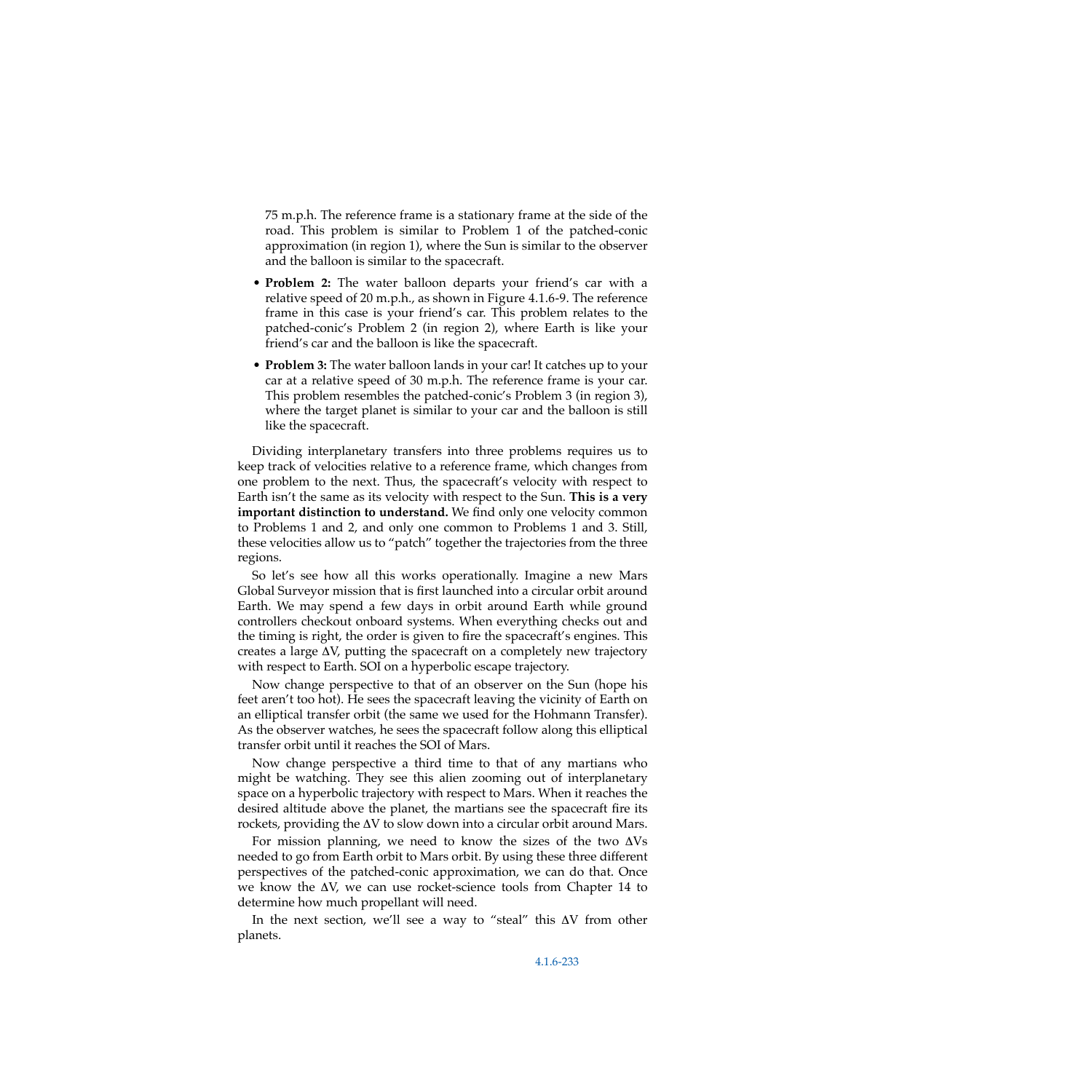## **Section Review**

#### **Key Concepts**

- ➤ The coordinate system for Sun-centered or interplanetary transfers is the heliocentric-ecliptic system
	- The origin is the Sun's center
	- The fundamental plane is the ecliptic plane (Earth's orbital plane)
	- The principal direction  $(\hat{\mathbf{l}})$  is the vernal equinox direction
- ➤ Taken together, the interplanetary-transfer problem involves four separate bodies
	- The spacecraft
	- Earth (or departure planet)
	- The Sun
	- The target or destination planet
- ► Because the four-body problem is difficult to solve, we split it into three, two-body problems using a method called the patched-conic approximation
	- Problem 1: A Hohmann Transfer between the departure and target planets
	- Problem 2: A hyperbolic departure from the departure planet
	- Problem 3: A hyperbolic arrival at the target planet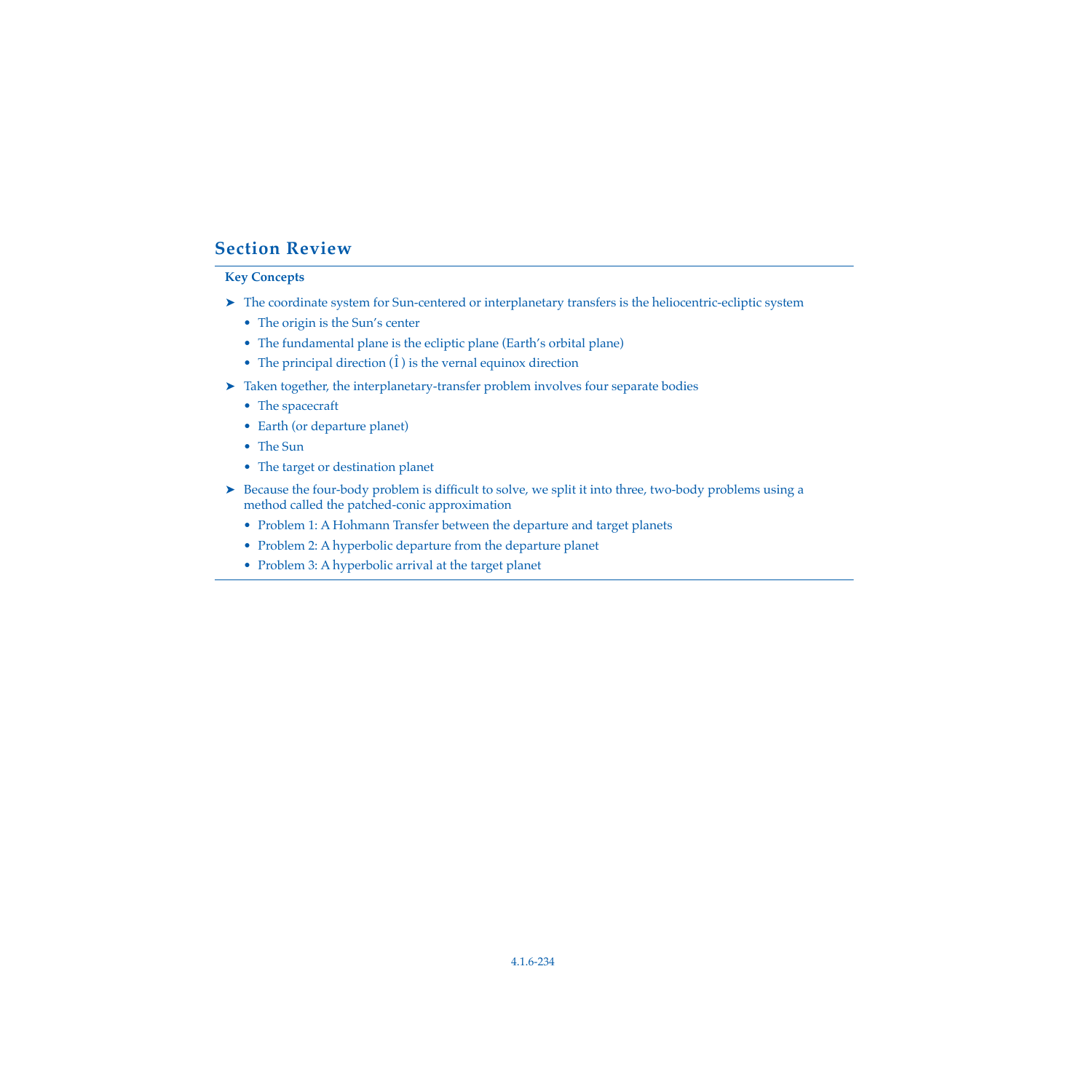## <span id="page-9-0"></span>**4.1.6.2 Gravity-assist Trajectories**

#### **In This Section You'll Learn to...**

☛ Explain the concept of gravity-assist trajectories and how they can help spacecraft travel between the planets

In the previous sections we saw how to get to other planets using an interplanetary Hohmann Transfer. Even this fuel-efficient maneuver requires a huge amount of rocket propellant, significantly driving up a mission's cost. Often, we can't justify a mission that relies solely on rockets to get the required ∆V. For example, if the Voyager missions, which took a "grand tour" of the solar system, had relied totally on rockets to steer between the planets, they would never have gotten off the ground.

Fortunately, spacecraft can sometimes get "free" velocity changes using gravity assist trajectories as they travel through the solar system. This *gravity assist* technique uses a planet's gravitational field and orbital velocity to "sling shot" a spacecraft, changing its velocity (in magnitude and direction) with respect to the Sun.

Gravity-assisted velocity changes aren't totally free. Actually, the spacecraft "steals" velocity from the planet, causing the planet to speed up or slow down ever so slightly in its orbit around the Sun. Gravity assist can also bend the spacecraft's trajectory to allow it to travel closer to some other point of interest. The Ulysses spacecraft used a gravity assist from Jupiter to change planes, sending it out of the ecliptic into a polar orbit around the Sun.

How does gravity assist work? As a spacecraft enters a planet's sphere of influence (SOI), it coasts on a hyperbolic trajectory around the planet. Then, the planet pulls it in the direction of the planet's motion, thus increasing (or decreasing) its velocity relative to the Sun. As it leaves the SOI at the far end of the hyperbolic trajectory, the spacecraft has a new velocity and direction to take it to another planet.

Of course, as Isaac Newton said, for every action there is an equal but opposite reaction. So, the spacecraft also pulls the planet a small amount. But, because the spacecraft is insignificantly small compared to the planet, the same force that can radically change the spacecraft's trajectory has no significant affect on the planet. (Imagine a mosquito landing on a dinosaur; the dinosaur would never notice the landing, but the mosquito would!)

As we saw in the previous sections, a spacecraft's velocity depends on the perspective of the beholder. During a gravity assist, we want to change the spacecraft's velocity with respect to the Sun, putting it on a different heliocentric orbit, so it can go where we want it to.

Let's consider what's going on from the planet's perspective. As a spacecraft flies by on a hyperbolic trajectory, the planet pulls on it. If the spacecraft passes behind the planet, as shown in [Figure 4.1.6-10](#page-9-1), it's pulled in the direction of the planet's motion and thus gains velocity (and

<span id="page-9-1"></span>

**Figure 4.1.6-10. Spacecraft Passing behind a Planet.** During a gravity-assist maneuver, a spacecraft's energy will increase with respect to the Sun if it passes behind the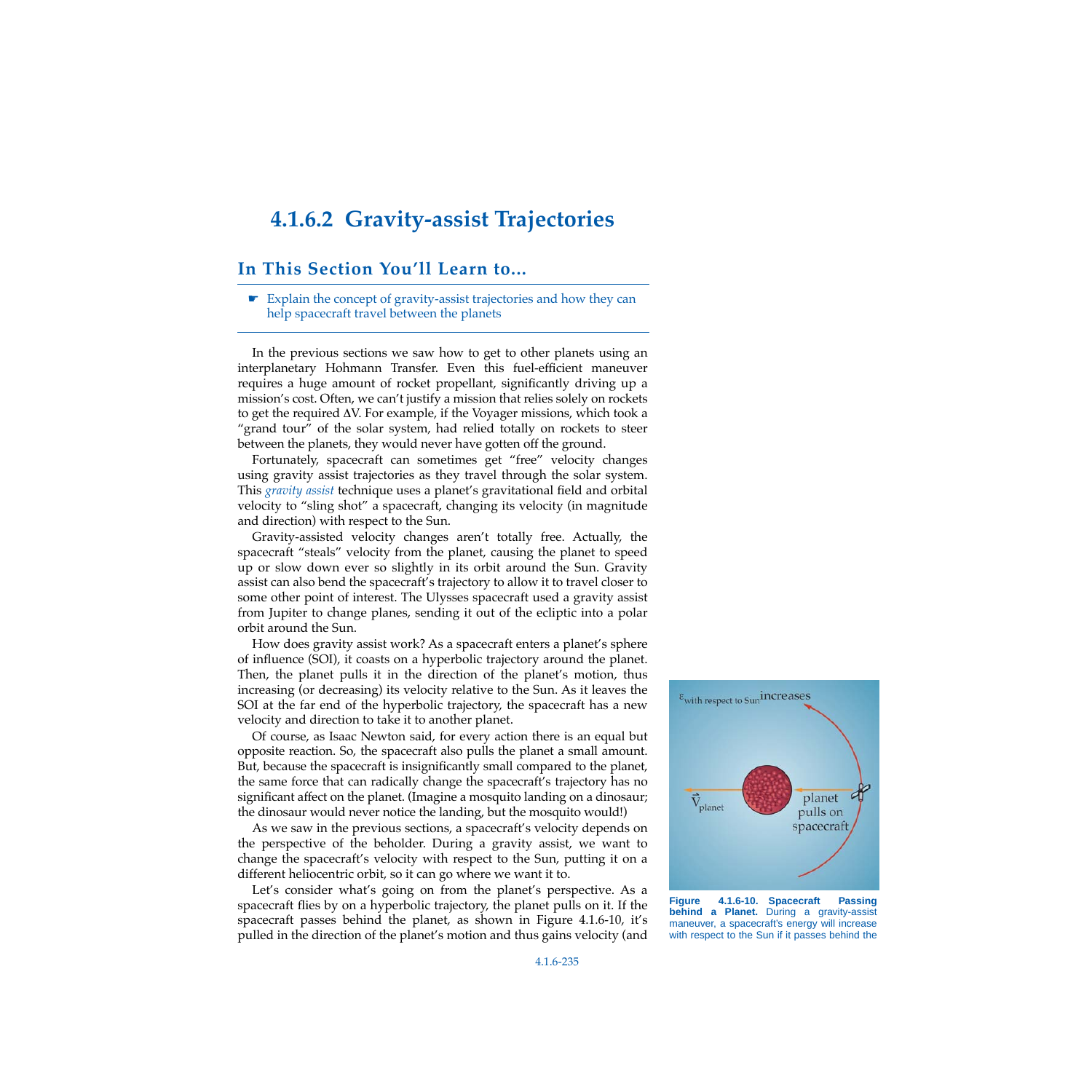hence energy) with respect to the Sun. This alters the spacecraft's original orbit around the Sun, as shown in [Figure 4.1.6-11,](#page-10-1) sending it off to a different part of the solar system to rendezvous with another planet.



<span id="page-10-1"></span>**Figure 4.1.6-11. Gravity Assist.** During a gravity assist, a planet pulls a spacecraft, changing its velocity with respect to the Sun and thus altering its orbit around the Sun. The planet's orbit also changes, but very little.



<span id="page-10-0"></span>**Figure 4.1.6-12. Spacecraft Passing in Front of a Planet.** During a gravity-assist maneuver, a spacecraft's energy will decrease with respect to the Sun if it passes in front of the

When a spacecraft passes in front of a planet as in [Figure 4.1.6-12,](#page-10-0) it's pulled in the opposite direction, slowing the spacecraft and lowering its orbit with respect to the Sun.

Gravity-assist trajectories often make the difference between possible and impossible missions. After the Challenger accident, the Galileo spacecraft's mission was in trouble. NASA officials banned liquid-fueled upperstages from the shuttle's payload bay, and solid-fuel upper stages simply weren't powerful enough to send it directly to Jupiter. Wisely, mission designers hit on the idea of going to Jupiter by way of Venus and Earth. They used one gravity assist from Venus and two from Earth to speed the spacecraft on its way; hence, the name VEEGA (Venus, Earth, Earth Gravity Assist) for its new trajectory.

A gravity assist that changes the magnitude of a spacecraft's velocity is called *orbit pumping*. Using a planet's gravity to change the direction of travel is called *orbit cranking*. The gravity of Jupiter "cranked" the Ulysses solar-polar satellite out of the ecliptic plane into an orbit around the Sun's poles.

Realistically, mission requirements will constrain which planets we can use for gravity assist or whether it's even possible. For example, NASA used gravity assist for Voyager II's flights past Jupiter, Saturn, and Uranus (saving 20 years of trip time to Neptune). But they couldn't use its flyby past Neptune to send it to Pluto. Doing so would have required a trip beneath Neptune's surface, which would have been a bit hard on the spacecraft! Instead, they used this last flyby to send Voyager II out of the solar system, where it travels today. In 1999, scientists received healthy